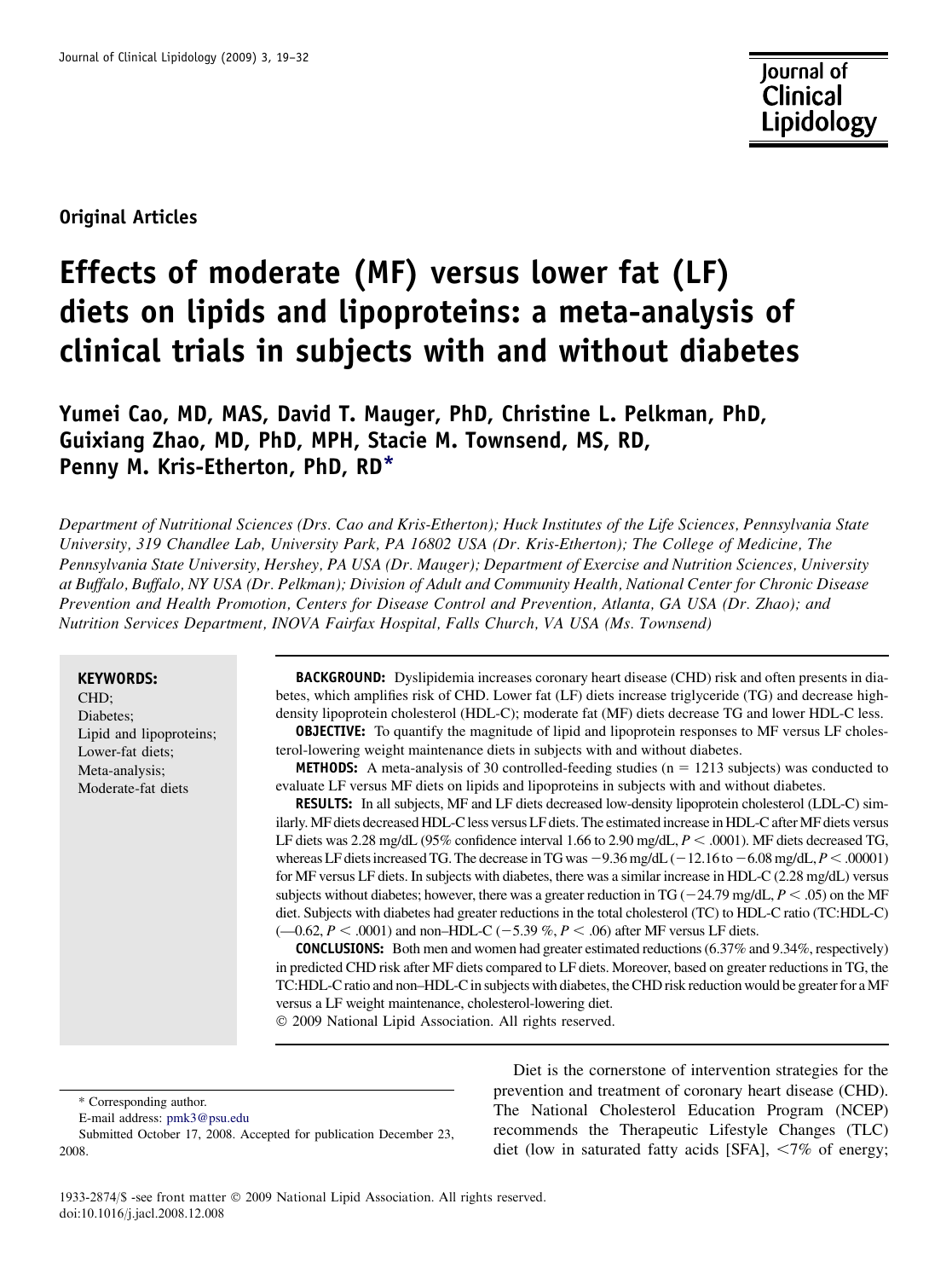transfatty acids [TFA], as low as possible, and dietary cholesterol,  $\langle 200 \rangle$  mg/day) to reduce low-density lipoprotein cholesterol (LDL-C) and risk of CHD. The total fat (TF) recommendation of 25% to 35% of energy (to be provided primarily by monounsaturated fat [MUFA],  $\leq$ 20% and polyunsaturated fat [PUFA],  $\leq$ [1](#page-11-0)0 %)<sup>1</sup> is individualized. In addition to lowering LDL-C levels, the goal of medical nutrition therapy for the treatment of dyslipidemia is to increase or prevent decreases in high-density lipoprotein cholesterol (HDL-C), and decrease or prevent increases in triglyceride  $(TG)$ <sup>2,3</sup> Improving calorie balance to achieve desirable weight is the major change for the management of dyslipidemia, characterized by elevated TG levels  $(\geq 150 \text{ mg/dL})$  and low levels of high-density lipoprotein cholesterol (HDL-C) (men  $\leq 40$  mg/dL and women  $\leq 50$  mg/dL).<sup>[1](#page-11-0)</sup> These nutrition goals are consistent with those made by the American Diabetes Association  $(ADA)^4$  $(ADA)^4$  and the American Heart Association  $(AHA)$ <sup>[5](#page-11-0)</sup>

Typically, energy from SFA is decreased by replacement with carbohydrate (resulting in a reduced fat diet) or unsaturated fatty acids (resulting in a moderate fat [MF] diet). Alternatively, SFA can be reduced without energy replacement, resulting in a lower fat (LF) diet. Although a MF diet that is low in SFA typically lowers LDL-C to the same extent as a LF diet, it decreases HDL-C less than a LF diet, and decreases TG, whereas a LF diet frequently increases  $TG<sup>6</sup>$  Numerous studies have compared the effects of MF versus LF diets on lipids and lipoproteins.<sup>[7–38](#page-11-0)</sup>

The objective of our meta-analysis is to quantify the magnitude of the changes in lipids and lipoproteins in response to a MF blood cholesterol-lowering diet rich in unsaturated fat versus a LF diet in subjects with and without diabetes. We conducted this analysis to ascertain whether substitution of SFA with carbohydrate versus unsaturated fat resulted in differential effects on the lipid and lipoprotein profile in subjects with and without diabetes. We also conducted a regression analysis to examine the relationship between the TF, SFA, MUFA, and PUFA content of the diets and the magnitude of change observed in the lipid and lipoprotein parameters. This is important because identifying a more optimal quantity of TF and fatty acid composition will be useful in clinical practice to achieve beneficial changes in the lipid and lipoprotein profile and the greatest reduction in CHD risk. For subjects with diabetes this is particularly germane because of their increased risk for CHD due, in part, to a high prevalence of dyslipidemia. We believe the present study is important because it is the first meta-analysis to compare responses to MF and LF diets in blood cholesterol-lowering weight maintenance diets in subjects with and without diabetes.

#### Methods

#### Selection of studies

Studies evaluating the effects of MF versus LF diets were identified by a literature search (MEDLINE, National Library of Medicine, Bethesda, MD) of articles published between 1987 and 2007. Keywords in the search included: moderate-fat diet, low-fat diet, controlled trial, cardiovascular disease, type 2 diabetes mellitus, lipoproteins, and lipids. Studies also were chosen by examining bibliographies of review articles. Thirty-two published studies $7-38$ were included that met the following criteria: (1) controlled feeding with a crossover or parallel design comparing MF and LF diets; (2) designed to lower plasma total cholesterol (TC) and LDL-C with the primary purpose of reducing the risk of cardiovascular disease; (3) comparison diets were isoenergetic; (4) participants maintained a constant weight during the study; (5) dietary protein and cholesterol were kept constant between diets; (6) diet periods lasted  $\geq 2$ weeks to stabilize plasma cholesterol concentrations; and (7) studies were published in English.

Two articles<sup>[12,13](#page-12-0)</sup> provided similar data because they were conducted with the same subjects. Therefore, only one was included. Seven studies $30-34,36,37$  were conducted on subjects with diabetes and were included in the analysis. However, one article $37$  did not report data for lipid and lipoprotein concentrations for the initial and after diet periods and therefore was excluded. Six studies<sup> $7-12$ </sup> utilized a crossover design without randomization. Data were analyzed with and without these studies. Because the results did not differ, these studies were included.

#### Data abstraction

Study characteristics and data from each paper were extracted and input into the database. The following information was extracted: (1) subjects' characteristics, including sample size, number of male and female participants, age, and body mass index (BMI); (2) study design, including type of study (crossover or parallel), presence or absence of run-in period, duration of diet intervention, and wash-out period; (3) macronutrient composition of MF and LF diets, including cholesterol content and percentage of energy derived from TF, SFA, MUFA, and PUFA; (4) measurement of lipids and lipoproteins (TG, TC, LDL-C, and HDL-C) at baseline and after diet intervention, and standard deviations of means; and (5) non–HDL-C was calculated by subtracting HDL-C values from TC values and the ratio of TC:HDL-C was determined using the mean values for TC and HDL-C presented in each group.

#### Statistical analyses

To allow for direct comparisons between outcome variables and between studies, the results from each study were quantified as effect size ( $\delta$ ), defined as  $\delta = (\mu_{MF} \mu_{LF}$ / $\sigma$ , where  $\mu_{MF}$  represents the average effect of the MF diet,  $\mu_{LF}$  represents the average effect of the LF diets, and  $\sigma$  represents the pooled standard deviation.<sup>[39](#page-12-0)</sup> Some variables (eg, TG and apolipoprotein A-I [Apo A-1]) are not directly comparable because they are measured on different scales. Effect sizes are unitless and thus permit direct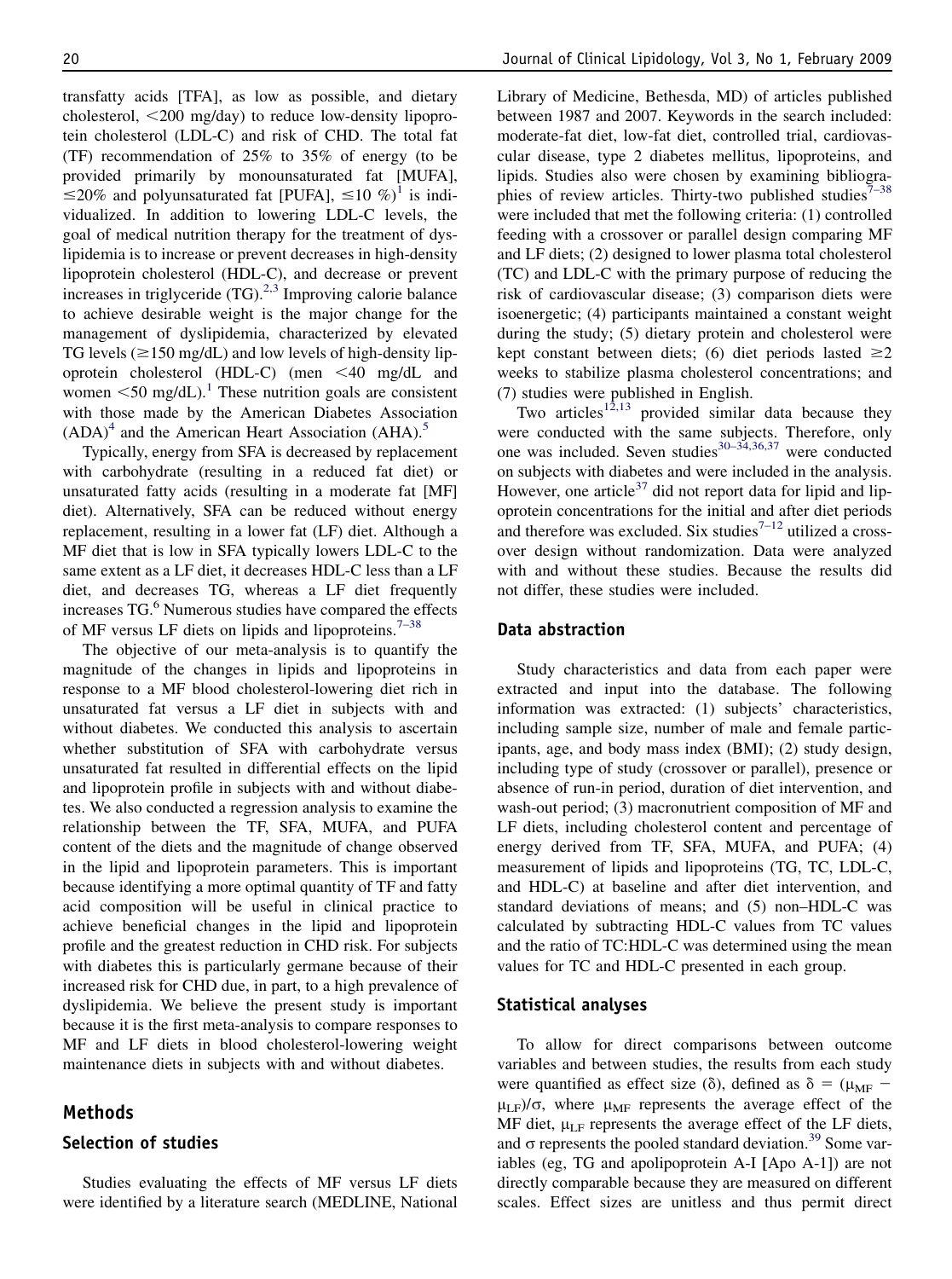comparisons between variables. An effect size of 1.0 approximates one standard deviation between diets for each end point variable. In the present meta-analysis, one standard deviation for TC, LDL-C, HDL-C, and TG can be converted to 27.3, 24.1, 10.4, and 46.8 mg/dL, respectively.

Effect sizes were estimated differently for trials with parallel versus crossover designs. For parallel design studies, the average diet effects,  $\mu_{MF}$  and  $\mu_{LF}$  were estimated separately as the difference between the reported post-diet and baseline means, and the effect difference,  $\mu_{\text{MF}} - \mu_{\text{LF}}$ was then calculated. The standard deviation was estimated from the reported between-subject standard deviation and the effect size was estimated as the effect difference divided by the standard deviation. For crossover design studies, the effect difference,  $\mu_{MF} - \mu_{LF}$ , was estimated directly as the difference between the reported MF period and LF period means. The standard deviation was estimated from the reported within-subject standard deviation and the effect size was estimated as the effect difference divided by the standard deviation. An effect size (mean changes in end points) greater than zero indicates that end points were greater after the MF diet intervention, whereas an effect size less that zero indicates the end points were greater after the LF diet intervention. Not all studies reported all end points and therefore, the number of studies included in the analyses varied (Table 1).

Meta-analysis entails estimation of a pooled effect size across studies. In this analysis, the random effects model described by Hedges and Olkin<sup>[39](#page-12-0)</sup> was used to estimate the pooled effect size for each variable. The results were weighted by taking the reciprocal of the estimated effect size variance for that study. $39$  This method gives more weight to larger studies, because they have less variation, and less weight to smaller studies. Ninety-five percent confidence intervals (CI) for the pooled effect size estimates were also calculated based on the random effects model.

Not all of the studies implemented the same experimental diets, resulting in variation in the levels of TF, SFA, MUFA, and PUFA across studies. Meta-regression analysis was performed to assess the possibility of dose-dependent diet effects. This approach is analogous to a simple linear

| <b>Table 1</b> Number of studies, sample sizes, and end points |  |  |  |
|----------------------------------------------------------------|--|--|--|
| selected for inclusion in analyses                             |  |  |  |

| End<br>points | <b>Number</b><br>of studies | Subjects<br>without diabetes | Subjects<br>with diabetes |
|---------------|-----------------------------|------------------------------|---------------------------|
| <b>TC</b>     | 30                          | 25                           | 6                         |
| LDL-C         | 26                          | 22                           | 5                         |
| HDL-C         | 29                          | 24                           | 5                         |
| TG            | 28                          | 24                           | 6                         |
| Apo-A-I       | 13                          | 13                           | 0                         |
| Apo-B         | 13                          | 13                           | 0                         |
|               |                             |                              |                           |

Apo-A-I, apolipoprotein A-I; Apo-B apolipoprotein B; HDL-C, highdensity lipoprotein cholesterol; LDL-C, low-density lipoprotein cholesterol; TC, total cholesterol; TG, triglyceride.

regression analysis in which the studies are the cases, the effect size is the dependent variable, and the dietary content is the independent variable.

Forest plots were used to present the meta-analysis results [\(Fig 1a](#page-3-0)–c and [Fig 2\)](#page-4-0). Each line in the plot represents one study. The midpoint of the line indicates the calculated estimated effect size and the size of the square denotes the relative weight that study received in the analysis. The ends of the line indicate the calculated 95% CI for the effect size. In general, studies with wider confidence intervals have smaller weights because those estimates are more variable. The diamond at the bottom of the plot represents the pooled effect size estimate and the width of the diamond indicates the 95% CI for the pooled estimates. The vertical stripe denotes an effect size of zero so that study lines that cross the stripe denote non-significant results. Even if all of the individual studies are not significantly different from zero, the pooled effect size estimate can be significantly different from zero.

Analyses were conducted with or without studies involving subjects with diabetes, and results were reported separately. Student's *t* tests were used for comparisons of the lipid and lipoprotein results between subjects with and without diabetes. Analyses were performed using the SAS statistical software package version 9 (SAS Institute, Cary, NC).  $P < .05$  was used to denote statistical significance. P values  $\langle$  .10 and  $\rangle$  .05 were considered statistical trends.

A standard measure of publication bias has not yet been set (although several tests exist) and funnel plots have been used widely.<sup>[40](#page-12-0)</sup> Therefore, funnel plots were used to detect publication bias in the present meta-analysis (data not shown). The variables evaluated were continuous; therefore, sample size was plotted against effect size. The plot was relatively symmetric for HDL-C. The plots showed some asymmetry for TC, LDL-C, and TG. As noted previously, not all studies reported all four end points (TC, LDL-C, HDL-C, and TG), which may contribute to the asymmetry of the plots.

#### Results

## Characteristics of the studies

Thirty studies that met the inclusion criteria were included in the analysis. The study participants  $(n =$ 1213) ranged in age from 20 to 64 years and had a BMI of 21.1 to 30.2  $\text{kg/m}^2$ . Sample size ranged from 8 to 161 subjects and the length of diet intervention ranged from 2 to 12 weeks. Selected characteristics of the studies and participants are presented in [Tables 2 and 3.](#page-5-0) Macronutrient composition of the diets is shown in [Table 4.](#page-6-0) Ninety individuals had diabetes (average age 58.8, range 52.7 to 63). The mean BMI for subjects with diabetes was  $28.4 \text{ kg/m}^2$ (range 26.7 to 30.0). A parallel design was used in six trials and the remaining 24 were crossover studies.

The MF diets provided 30.2% to 50% of energy, whereas the LF diets provided 18.3% to 30.2%. Mean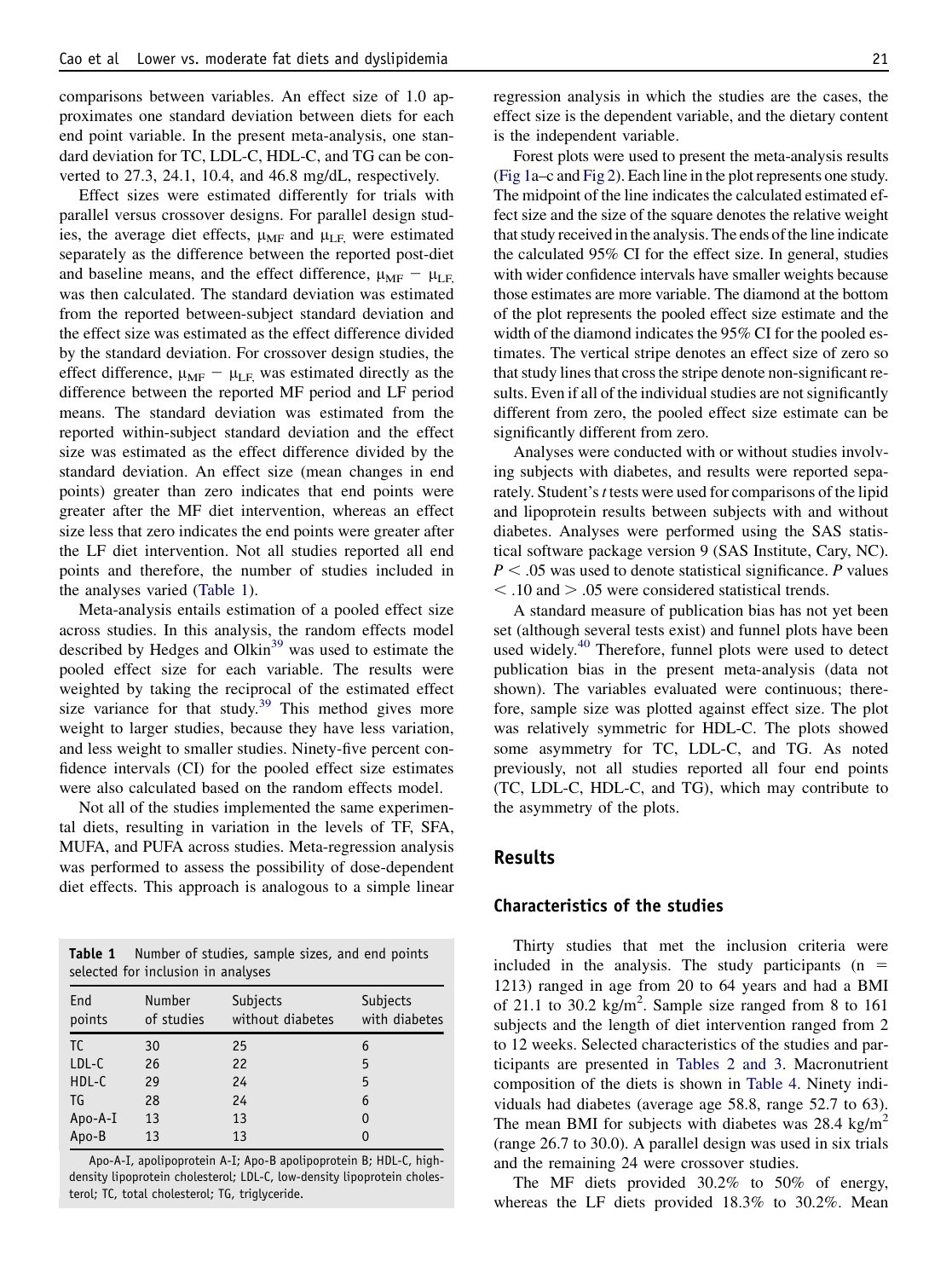<span id="page-3-0"></span>

Figure 1 (A) Effect sizes for low-density lipoprotein cholesterol (LDL-C) comparing moderate fat (MF) and lower fat (LF) diets. There were no differences between these two diets for LDL-C. (B) Effect sizes for high-density lipoprotein cholesterol (HDL-C) comparing MF and LF diets. HDL-C concentrations were higher on the MF diets ( $d = 0.22 \pm 0.03$ ,  $P < .00001$ ; 2.28 mg/dL) compared to LF diets. (C) Effect sizes for triglyceride (TG) comparing MF and LF diets TG concentrations were reduced by the MF diets ( $d = -0.20 \pm 0.03$ ,  $P <$ .00001;  $-9.36$  mg/dL) compared to LF diets.

intakes of SFA, MUFA, and PUFA were 8.8% of energy (4 to 11), 23.6% (10.9 to 33), and 7.1% (3.5 to 20.8), respectively, for the MF diets. For the LF diets, the mean intakes of SFA,MUFA, and PUFAwere 8.2% (3to 12.9), 11.4% (range, 6 to 15.5), and 6.5% (range, 2 to 12), respectively.

## Diet composition and lipid, lipoproteins, and apolipoproteins

Study effect sizes, pooled effect sizes, and the 95% CI for LDL-C, HDL-C, and TG are shown in Figure 1a–c. One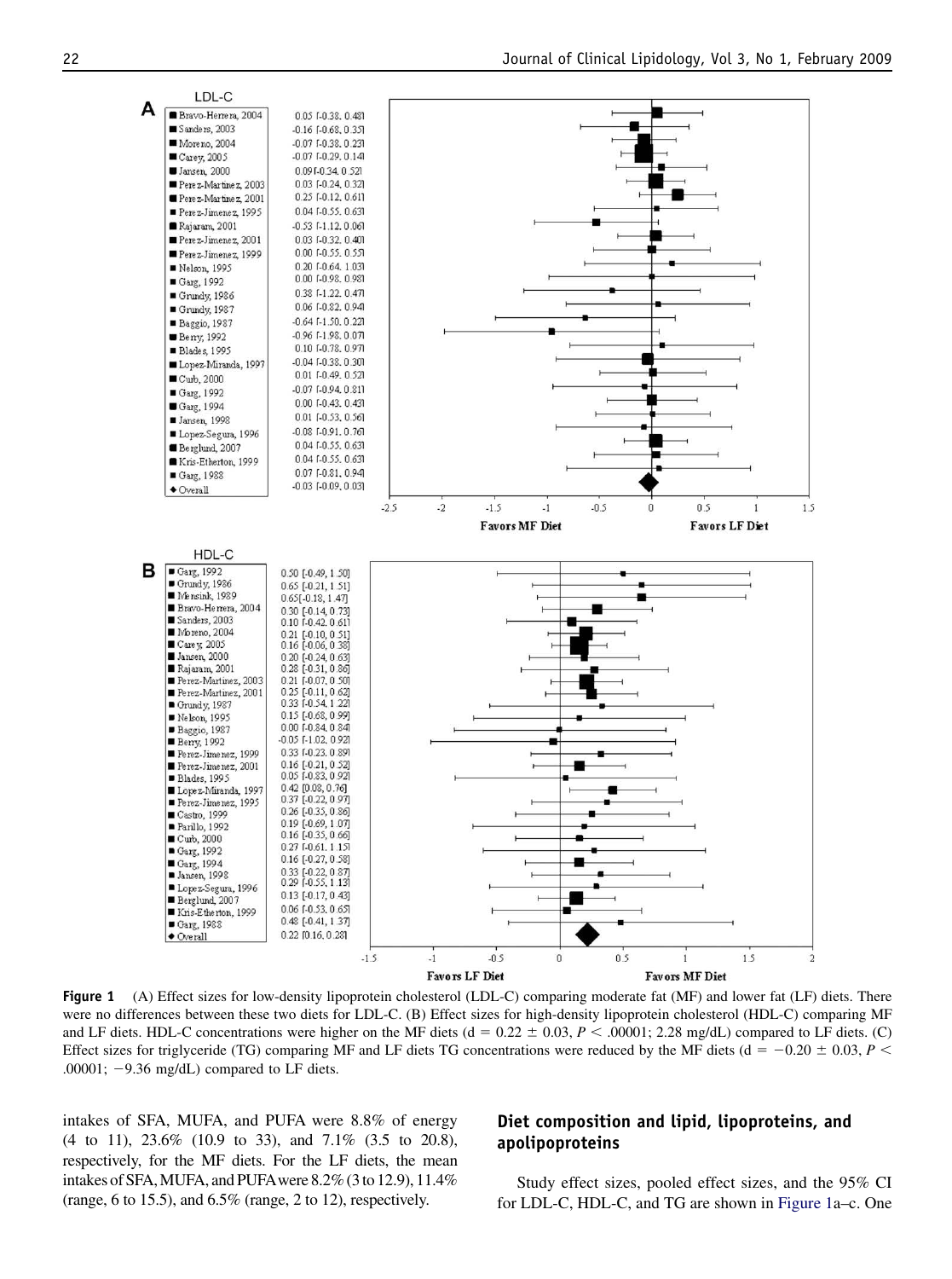<span id="page-4-0"></span>

Figure 1 (continued).

study effect size was significantly different from zero for HDL-C; however, most of the studies showed a similar pattern (favoring MF diets). Two studies had significant negative effect sizes for TG, whereas the majority of studies showed a consistent pattern (favoring MF diets). HDL-C concentrations were significantly higher on MF diets  $(\delta$  $= 0.22 \pm 0.03$ ,  $P < .00001$  vs. the LF diets). TG was

significantly lower on MF diets ( $\delta = -0.20 \pm 0.03$ ,  $P <$ .00001 vs. the LF diets). There were no significant differences in TC and LDL-C between diets.

The forest plot for ApoA-1 is shown in Figure 2. The majority of the studies favored the MF diet compared to the LF diet. The pooled effect size was 0.19  $\pm$  0.07 (0.04  $\pm$ 0.01 g/L,  $P = .006$ ), which suggests that Apo-A-1 increased



Figure 2 Effect sizes for apolipoprotein (Apo-A-I) comparing moderate fat (MF) and lower fat (LF) diets. Apo-A-I concentration was increased by the MF diets (d = 0.19  $\pm$  0.07, P = .006) compared to LF diets.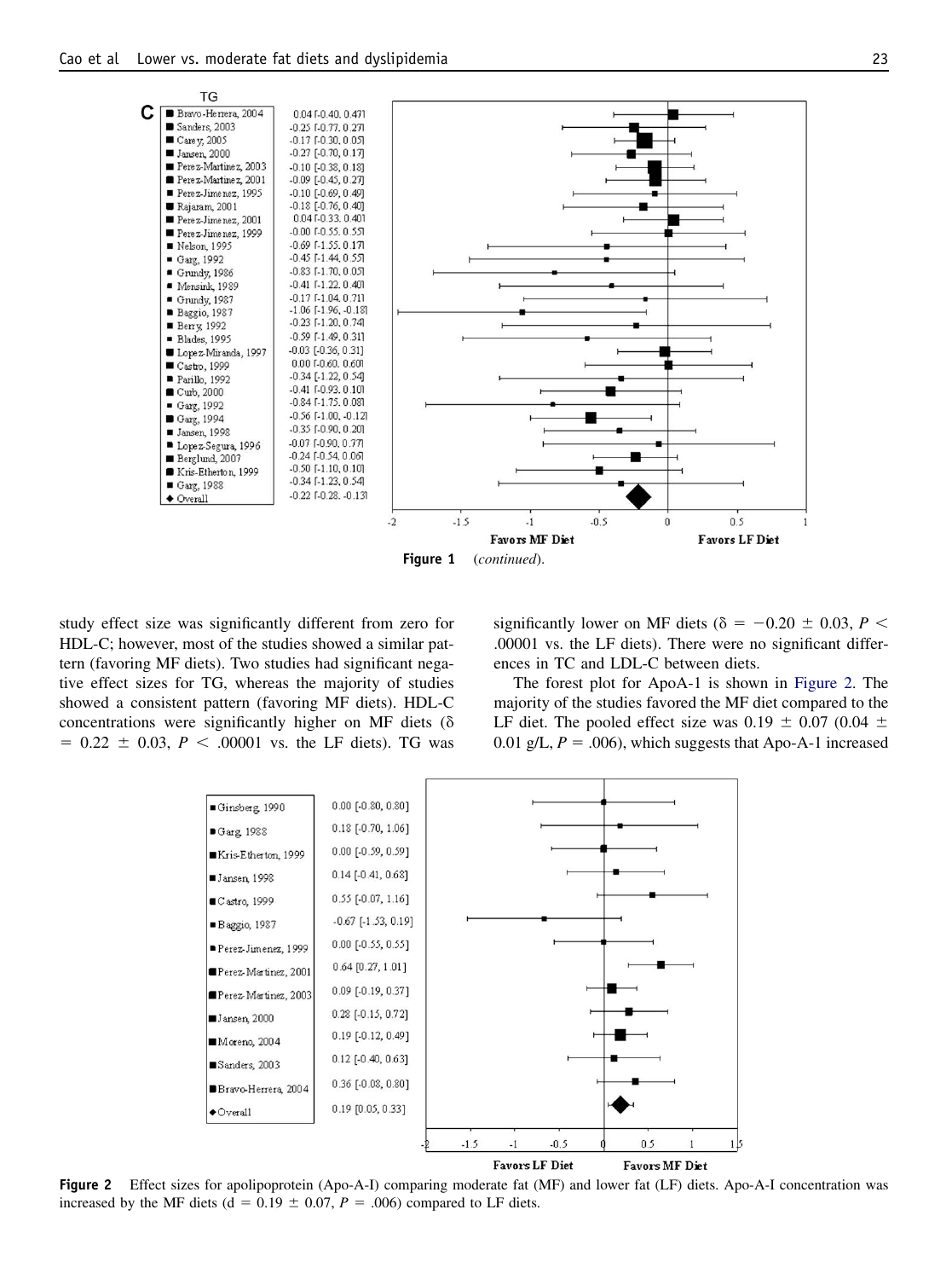<span id="page-5-0"></span>Table 2 Characteristics of studies and study participants

| References                         | Sample size | Year | Age (y) | BMI $(kg/m2)$ | Study design | Duration (d) |
|------------------------------------|-------------|------|---------|---------------|--------------|--------------|
| Ginsberg et $al^{15}$              | 36          | 1990 | 23      | 23.9          | P            | 70           |
| Berry et al <sup>16</sup>          | 17          | 1992 | 21      | 21.8          | P            | 84           |
| Baggio et $al^7$                   | 11          | 1988 | 20.9    | 24.0          | C            | 21           |
| Grundy et al <sup>8</sup>          | 10          | 1988 | 64      | 25.9          | C            | 42           |
| Mensink et al <sup>14</sup>        | 48          | 1989 | 27      | 22.6          | P            | 36           |
| Grundy et al <sup>9</sup>          | 11          | 1986 | 58      | 28            | C            | 28           |
| Garg et al <sup>33</sup>           | 10          | 1992 | 63      | 30            | С            | 21           |
| Garg et al <sup>30</sup>           | 10          | 1988 | 56      | 29            | C            | 28           |
| Kris-Etherton et al <sup>21</sup>  | 22          | 1999 | 34      | 24            | C            | 24           |
| Berglund et al <sup>38</sup>       | 85          | N/A  | 35.5    | 27.6          | С            | 49           |
| Lopez-Segura et al <sup>19</sup>   | 21          | 1996 | 24.4    | 24.7          | C            | 24           |
| Jensen et al <sup>12</sup>         | 41          | 1998 | 20.6    | 23            | P            | 28           |
| Garg et al <sup>34</sup>           | 42          | 1994 | 58      | 28.1          | С            | 42           |
| Garg et al <sup>32</sup>           | 10          | 1992 | 61.5    | 27.7          | C            | 28           |
| Curb et al <sup>22</sup>           | 30          | 2000 | 35.3    | 23            | C            | 30           |
| Parillo et al <sup>31</sup>        | 10          | 1992 | 52.7    | 26.7          | C            | 15           |
| Castro et al <sup>20</sup>         | 21          | 2000 | 23      | 24.7          | C            | 28           |
| Perez-Jimenez et al <sup>18</sup>  | 22          | 1995 | 23      | 24.7          | P            | 81           |
| Lopez-Miranda et al <sup>11</sup>  | 90          | 1997 | 22.8    | 24.8          | C            | 28           |
| Perez-Jimenez et al <sup>24</sup>  | 59          | 2001 | 23.1    | 22.9          | С            | 28           |
| Perez-Jimenez et al <sup>10</sup>  | 25          | 1999 | 20.6    | 23.8          | C            | 28           |
| Nelson et al <sup>17</sup>         | 11          | 1995 | 32.9    | 23.1          | C            | 50           |
| Perez-Martinez et al <sup>24</sup> | 59          | 2001 | 21      | 21.1          | С            | 28           |
| Perez-Martinez et al <sup>26</sup> | 97          | 2003 | 20.1    | 23.6          | C            | 28           |
| Rajaram et al <sup>25</sup>        | 23          | 2001 | 38      | N/A           | C            | 28           |
| Jansen et al <sup>13</sup>         | 41          | 2000 | 20.9    | 24.5          | P            | 28           |
| Appel et al <sup>35</sup>          | 161         | 2005 | 53.6    | 30.2          | С            | 42           |
| Moreno et al <sup>27</sup>         | 84          | 2004 | 23.8    | 22.2          | С            | 28           |
| Sanders et al <sup>28</sup>        | 29          | 2003 | 24.2    | 24.2          | C            | 14           |
| Bravo-Herrera et al <sup>29</sup>  | 41          | 2004 | 23.4    | 23            | C            | 28           |

BMI, body mass index; C, crossover; N/A, not available; P, parallel.

Table 3 Baseline subject characteristics and fat content of diets by group

|                     | All subjects ( $n = 1213$ ) |                  | Subjects without<br>$diabetes(n = 1123)$ |                             | Subjects with<br>diabetes( $n = 90$ ) |                  |  |
|---------------------|-----------------------------|------------------|------------------------------------------|-----------------------------|---------------------------------------|------------------|--|
| Diet groups         | MF diet                     | LF diet          | MF Diet                                  | LF diet                     | MF diet                               | LF diet          |  |
| Age (y)             | $34.3 \pm 15.9$             | $34.3 \pm 15.9$  | $29.3 \pm 11.9$ <sup>t</sup>             | $29.3 \pm 11.9^{\ddagger}$  | $60.5 \pm 2.7$                        | $60.5 \pm 2.7$   |  |
| BMI $(kg/m2)$       | $24.8 \pm 2.4$              | $24.8 \pm 2.4$   | $23.9 \pm 1.7$ <sup>†</sup>              | $23.9 \pm 1.7^{\ddagger}$   | $28.8 \pm 0.9$                        | $28.8 \pm 0.9$   |  |
| TF(%)               | 39.2 $\pm$ 4.5 <sup>*</sup> | $26.3 \pm 3.7$   | $37.7 \pm 2.7^{\dagger}$                 | $26.5 \pm 3.7$              | 47.5 $\pm$ 2.9                        | $25.0 \pm 4.1$   |  |
| SFA(%)              | $8.8 \pm 1.7^*$             | $8.0 \pm 1.7$    | $8.8 \pm 1.5$                            | $8.1 \pm 1.5$               | $9.0 \pm 2.7$                         | $7.5 \pm 3.1$    |  |
| MUFA (%)            | $24.1 \pm 4.2^*$            | $11.8 \pm 2.5$   | $22.9 \pm 3.2^{\dagger}$                 | $12.0 \pm 2.7^{\ddagger}$   | $30.3 \pm 3.6$                        | $10.5 \pm 1.3$   |  |
| PUFA $(% )$         | $6.5 \pm 2.2$               | $6.2 \pm 1.3$    | $6.1 \pm 2.1^{\dagger}$                  | $6.1 \pm 1.7$               | $8.5 \pm 1.7$                         | $6.8 \pm 2.2$    |  |
| Cholesterol (mg/dL) | $253.1 \pm 71.3$            | $253.5 \pm 72.5$ | $267.5 \pm 63.7^3$                       | $267.9 \pm 65.1^{\ddagger}$ | $166.7 \pm 57.7$                      | $166.7 \pm 57.7$ |  |
| $TC$ (mg/dL)        | $190.3 \pm 29.3$            | $189.9 \pm 30.0$ | $184.5 \pm 26.9^{\dagger}$               | $184.1 \pm 27.7^{\ddagger}$ | $224.6 \pm 16.8$                      | 224.6 $\pm$ 16.8 |  |
| $LDL-C (mg/dL)$     | $121.7 \pm 23.4$            | $120.5 \pm 23.8$ | $117.4 \pm 22.2$                         | $116.2 \pm 23.4$            | $140.8 \pm 17.9$                      | $140.8 \pm 18.0$ |  |
| $HDL-C$ (mg/dL)     | 45.2 $\pm$ 7.0              | 45.2 $\pm$ 7.0   | 48.0 $\pm$ 11.7 <sup>†</sup>             | $48.0 \pm 11.7^{\ddagger}$  | $32.0 \pm 2.0$                        | $32.0 \pm 2.0$   |  |
| TG (mq/dL)          | $121.9 \pm 75.7$            | $121.9 \pm 75.7$ | $93.5 \pm 11.7^{\dagger}$                | $95.6 \pm 11.7^{\ddagger}$  | $273.2 \pm 71.2$                      | $273.2 \pm 71.2$ |  |

BMI, body mass index; HDL-C, high-density lipoprotein cholesterol; LDL-C, low-density lipoprotein cholesterol; LF, lower fat; MF, moderate fat; MUFA, monounsaturated fat; PUFA, polyunsaturated fat; SFA, saturated fatty acid; TC, total cholesterol; TF, total fat; TG, triglyceride.

Data presented as mean  $\pm$  standard deviation.

 $*P < .05$  compared to LF diet in all subjects.  $\uparrow$  P < .05 compared to MF diet in subjects with diabetes.

 $\sharp P < .05$  compared to LF diet in subjects with diabetes.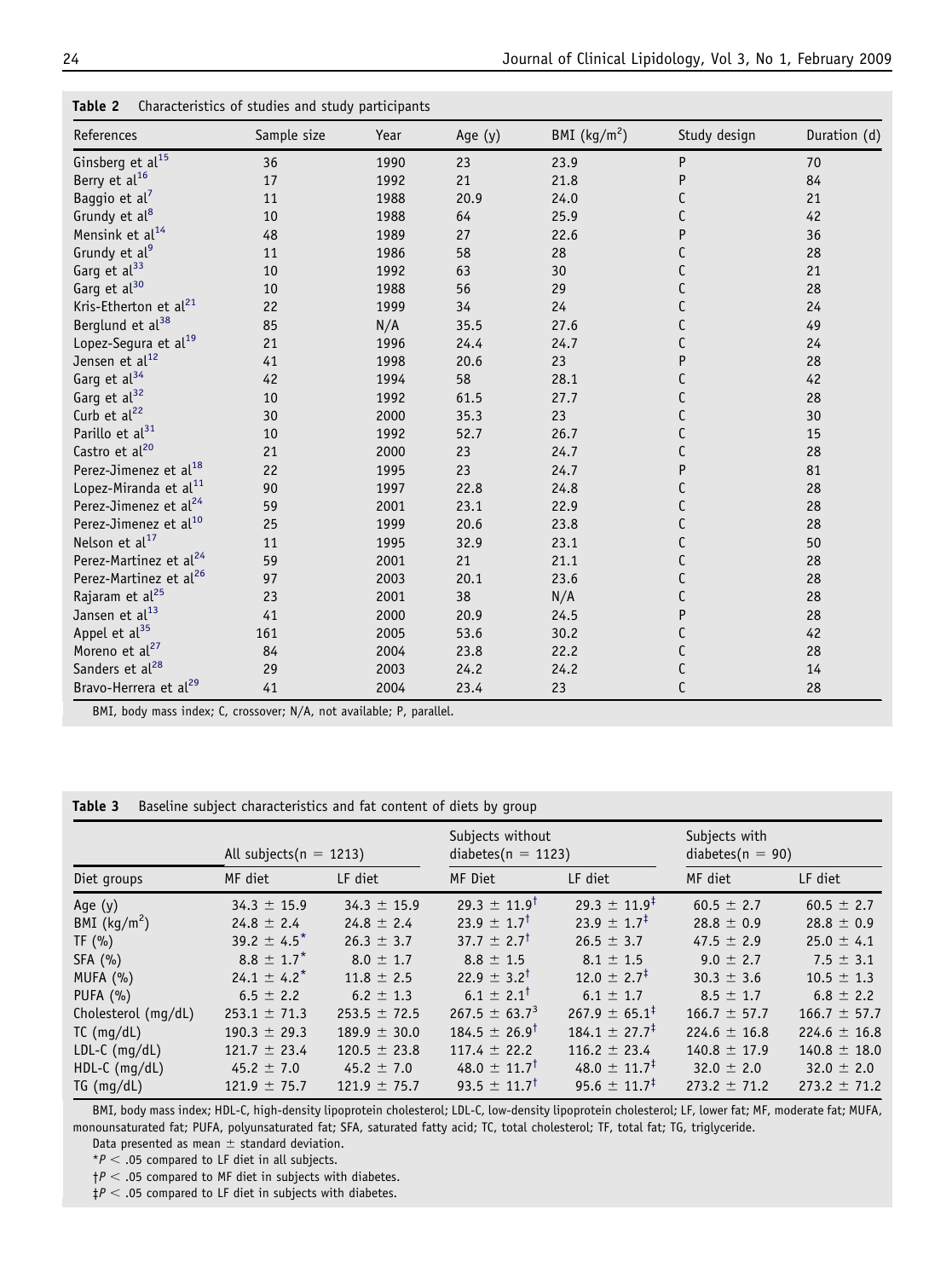|                                    | % kcal CHO |      | % kcal protein |      | % kcal TF |      | % kcal from<br>fatty acid<br>classes (MF) |             | % kcal from<br>fatty acid<br>classes (LF) |                |                |                  |
|------------------------------------|------------|------|----------------|------|-----------|------|-------------------------------------------|-------------|-------------------------------------------|----------------|----------------|------------------|
| Reference                          | MF         | LF   | MF             | LF   | MF        | LF   | <b>SFA</b>                                | <b>MUFA</b> | <b>PUFA</b>                               | <b>SFA</b>     | <b>MUFA</b>    | <b>PUFA</b>      |
| Ginsberg et $al^{15}$              | 46.4       | 52.5 | 16.1           | 16.7 | 37.8      | 30.1 | 9.1                                       | 18.0        | 10.7                                      | 8.9            | 10.7           | 10.5             |
| Berry et al <sup>16</sup>          | 50.5       | 64.9 | 17.0           | 16.9 | 32.5      | 18.3 | 6.6                                       | 16.6        | 7.5                                       | 4.7            | 6.8            | 5.7              |
| Baggio et al <sup>7</sup>          | 46         | 56   | 16             | 16   | 38        | 28   | 9.7                                       | 24.6        | 3.5                                       | 11.7           | 12.6           | 4.1              |
| Grundy et al <sup>8</sup>          | 45         | 65   | 15             | 15   | 40        | 20   | $\overline{7}$                            | 27          | 6                                         | $\overline{7}$ | $\overline{7}$ | 6                |
| Mensink et al <sup>14</sup>        | 46.0       | 62.2 | 12.2           | 14.1 | 40.6      | 22.1 | 9.8                                       | 24          | 5.1                                       | 6.7            | 9.3            | $5.2$            |
| Grundy et al <sup>9</sup>          | 43         | 63   | 17             | 17   | 40        | 20   | 4                                         | 28          | 7.5                                       | 6.7            | 6.7            | 6.7              |
| Garg et al <sup>33</sup>           | 35         | 50   | 15             | 15   | 50        | 25   | 11                                        | 32          | $\overline{7}$                            | 8              | 12             | 5                |
| Garg et al <sup>30</sup>           | 35         | 60   | 15             | 15   | 50        | 25   | 10                                        | 33          | $\overline{7}$                            | 9              | $\overline{9}$ | 6                |
| Kris-Etherton et al <sup>21</sup>  | 50         | 59   | 16             | 16   | 34        | 25   | $\overline{7}$                            | 21          | 6                                         | $\overline{7}$ | 12             | $\sqrt{6}$       |
| Berglund et al <sup>38</sup>       | 48.8       | 54.9 | 15.5           | 16.1 | 35.7      | 29   | 8.7                                       | 20.8        | 6.2                                       | 8              | 15.5           | 5.5              |
| Lopez-Segura et al <sup>19</sup>   | 44.1       | 54.5 | 17.2           | 17.6 | 38.7      | 27.9 | 9.2                                       | 24.7        | 4.8                                       | 9.2            | 13.5           | $5.2$            |
| Jensen et al <sup>12</sup>         | 44.1       | 54.5 | 15             | 15   | 38.4      | 27.9 | 9.2                                       | 24.4        | 4.8                                       | 9.2            | 13.5           | $5.2$            |
| Garg et al <sup>34</sup>           | 40         | 55   | 15             | 15   | 45        | 30   | 10                                        | 25          | 10                                        | 10             | 10             | 10               |
| Garg et al <sup>32</sup>           | 38         | 65   | 17             | 15   | 45        | 20   | 5                                         | 31          | 10                                        | 3              | 11             | 6                |
| Curb et al <sup>22</sup>           | 48         | 54   | 17             | 16   | 35        | 30   | 9                                         | 20          | 6                                         | 9              | 15             | $\boldsymbol{7}$ |
| Parillo et al <sup>31</sup>        | 40         | 60   | 20             | 20   | 40        | 20   | $\overline{7}$                            | 29          | 4                                         | 5              | 13             | $\overline{c}$   |
| Castro et al <sup>20</sup>         | 45.7       | 56   | 14.7           | 14.3 | 39.6      | 29.7 | 9.8                                       | 25.3        | 4.5                                       | 6.8            | 13.8           | 9.1              |
| Perez-Jimenez et al <sup>23</sup>  | 45.7       | 56   | 14.7           | 14.3 | 39.6      | 29.7 | 9.8                                       | 25.3        | 4.5                                       | 6.8            | 13.8           | 9.1              |
| Lopez-Miranda et al <sup>11</sup>  | 44.1       | 54.5 | 17.2           | 17.6 | 38.7      | 27.9 | 9.2                                       | 24.7        | 4.8                                       | 9.2            | 13.5           | $5.2$            |
| Perez-Jimenez et al <sup>24</sup>  | 44.1       | 54.5 | 15             | 15   | 38        | 28   | 10                                        | 22          | 6                                         | 10             | 12             | $\boldsymbol{6}$ |
| Perez-Jimenez et al <sup>10</sup>  | 44.1       | 54.5 | 17.5           | 17.6 | 38.4      | 27.9 | 9.2                                       | 24.4        | 4.8                                       | 9.2            | 13.5           | 5.2              |
| Nelson et al <sup>17</sup>         | 45.7       | 61.9 | 15.7           | 15.9 | 38.7      | 22.2 | 10.6                                      | 15.5        | 12.6                                      | 6.4            | 9.2            | 6.6              |
| Perez-Martinez et al <sup>24</sup> | 44.1       | 54.5 | 17.5           | 17.6 | 38.4      | 27.9 | 9.2                                       | 24.4        | 4.8                                       | 9.2            | 13.5           | $5.2$            |
| Perez-Martinez et al <sup>26</sup> | 44.1       | 54.5 | 17.7           | 17.5 | 38.1      | 27.5 | 9.1                                       | 24.1        | 4.9                                       | 9.1            | 13.2           | 5.2              |
| Rajaram et al <sup>25</sup>        | 47.2       | 56.8 | 13.1           | 14.5 | 39.6      | 28.3 | 8.1                                       | 18.9        | 10.7                                      | 8.2            | 11             | 6.3              |
| Jansen et al <sup>13</sup>         | 44.1       | 54.5 | 17.5           | 17.6 | 38.4      | 27.9 | 9.2                                       | 24.4        | 4.8                                       | 9.2            | 13.5           | 5.2              |
| Appel et al <sup>35</sup>          | 48         | 58   | 15             | 15   | 37        | 27   | 6                                         | 21          | 10                                        | 6              | 13             | 8                |
| Moreno et al <sup>27</sup>         | 44.1       | 54.5 | 17.7           | 17.5 | 38.1      | 27.5 | 9.1                                       | 24.1        | 4.9                                       | 9.1            | 13.2           | $5.2$            |
| Sanders et al <sup>28</sup>        | 47         | 53   | 13             | 14   | 37.5      | 30.2 | 10.2                                      | 10.9        | 20.8                                      | 12.9           | 6.5            | 6.4              |
| Bravo-Herrera et al <sup>29</sup>  | 47         | 55   | 15             | 15   | 38        | 30   | 10                                        | 22          | 6                                         | 10             | 6              | 12               |

<span id="page-6-0"></span>Table 4 Macronutrient compositions (energy percentage) of moderate fat (MF) and lower fat (LF) diets in studies selected for inclusion

CHO, carbohydrate; LF, lower fat diets; MF, moderate-fat diets; MUFA, monounsaturated fatty acid; PUFA, polyunsaturated fatty acid; SFA, saturated fatty acid; TF, total fat.

on the MF diet compared to the LF diet. The effect size for Apo-B was  $0.05 \pm 0.05 (0.007 \pm 0.007 \text{ g/L}, P = .26)$ , which indicates there was no difference between the MF and LF diets.

#### Studies in subjects with or without diabetes

In studies of subjects without diabetes, HDL-C increased significantly ( $\delta = 0.22 \pm 0.10, P < .000001$ , approximately 2.28 mg/dL), whereas TG decreased significantly ( $\delta$  =  $-0.17 \pm 0.04$ ,  $P < .000001$ , approximately 7.95 mg/dL) after MF diets compared to LF diets. TC and LDL-C were reduced similarly for the MF and LF diets. Studies of subjects with diabetes showed a similar increase in HDL-C  $(\delta = 0.22 \pm 0.11, P = .04,$  approximately 2.28 mg/dL), a nonsignificant reduction in TC ( $\delta$  = -0.15  $\pm$  0.03, P = .16, approximately  $-4.09$  mg/dL), and a significant reduction in TG ( $\delta = -0.53 \pm 0.11, P < .000001$ , approximately

 $-24.79$  mg/dL) after the MF diets compared to LF diets. Subjects with diabetes had a greater reduction in TG ( $-0.26$ , approximately 12.16 mg/dL,  $P < .05$ ) compared to subjects without diabetes on the MF diets ([Fig. 3\)](#page-7-0). The number of studies examining subjects with diabetes was relatively small (five for LDL-C and HDL-C<sup>[30–34](#page-12-0)</sup> [n = 90] and six for TC and TG<sup>[30–34,36](#page-12-0)</sup> [n = 108]). Therefore, only the increase in HDL-C and the decrease in TG reached significance, and the effect sizes had relatively larger standard errors.

Non–HDL-C decreased by 12.0% from baseline for subjects on MF diets and by 9.4% on LF diets. The decrease on the MF diets was 2.6% greater than on the LF diets ( $P = .05$ ) [\(Fig. 4\)](#page-7-0). A trend ( $P < .06$ ) was found for a greater reduction (5.4%) in subjects with diabetes compared to subjects without diabetes in the non–HDL-C differences between MF and LF diets ([Fig. 4](#page-7-0)). The TC:HDL-C ratio was reduced by  $-0.36$  compared to baseline in subjects on the MF diet and  $-0.06$  on the LF diet.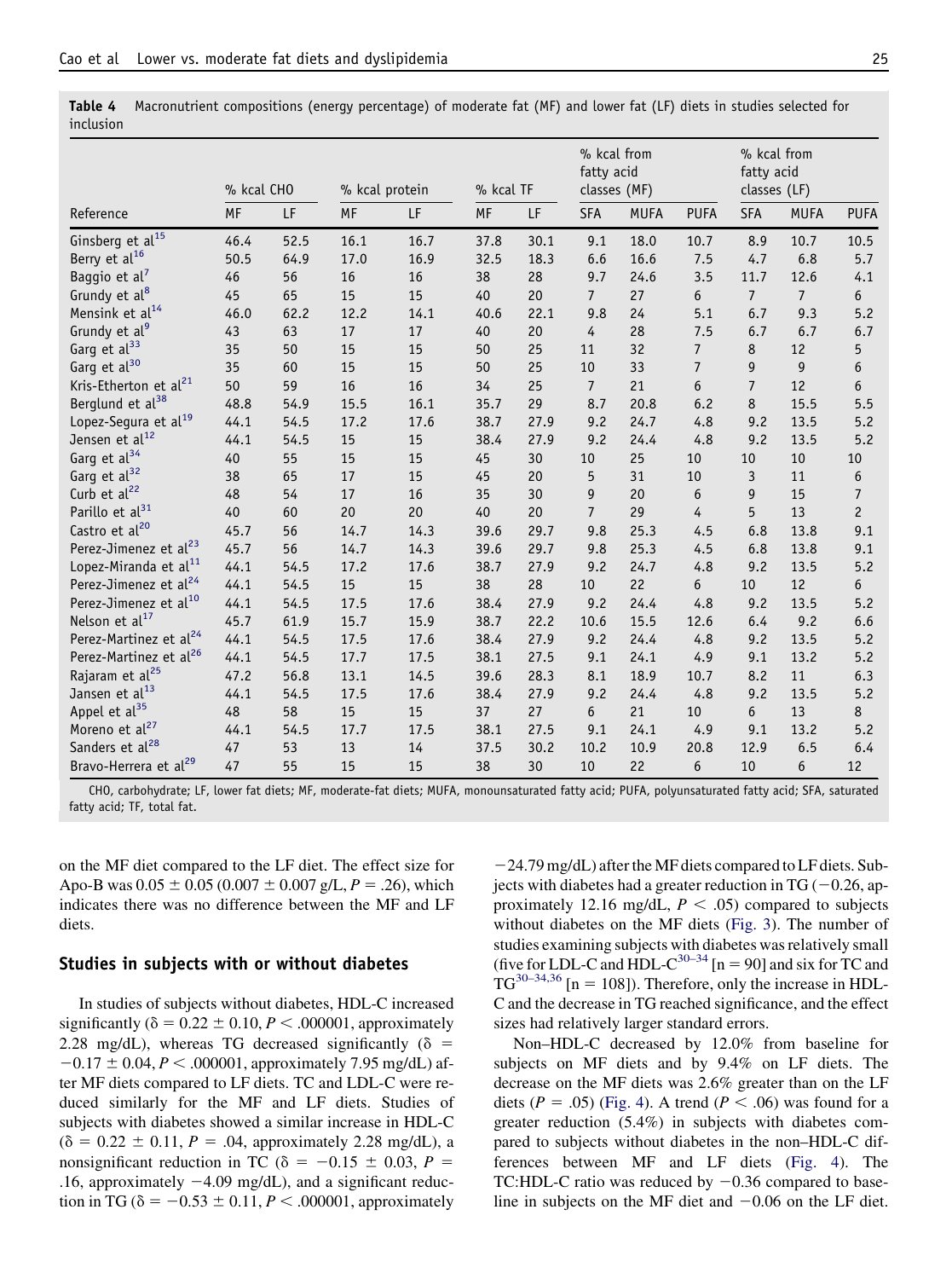<span id="page-7-0"></span>

Figure 3 Effect sizes for changes in lipid and lipoproteins in subjects with and without diabetes Subjects with diabetes had a greater reduction in triglycerides (TG) (d = -0.51  $\pm$  0.17,  $\approx$  -23.86 mg/dL) compared to subjects without diabetes (d = -0.17  $\pm$  0.04,  $\approx$  $-7.95$  mg/dL) (P < 0.05). \*\*\*P < .000001; \*\*P < .00001; \*P < .05: significant difference between MF and LF diets;  $\S P$  < .05: significant difference between subjects without and with diabetes.

The difference for this ratio between these two diets was significant  $(-0.30 \pm 0.09, P = .001)$  [\(Fig. 5](#page-8-0)). A greater reduction (0.6,  $P < .0001$ ) was seen in subjects with diabetes compared to subjects without diabetes in the TC:HDL-C ratio between MF and LF diets [\(Fig. 5](#page-8-0)).

## Weighted averages of the changes in lipid and lipoproteins

The weighted averages show that subjects with diabetes had greater decreases in TC and TG after MF diets compared to LF diets ([Table 5](#page-8-0)). In addition, in subjects with diabetes, HDL-C increased by 1.01 mg/dL in response to MF diets, whereas subjects without diabetes had decreases on both diets.

#### Regression analyses

TG changes from baseline were greater with increases in TF ( $\mathbb{R}^2 = 0.31$ ,  $P < .0001$ ), SFA ( $\mathbb{R}^2 = 0.20$ ,  $P = .0012$ ), and MUFA ( $R^2 = 0.21$ ,  $P = .0007$ ). However, stepwise regression analysis indicated that only increments in TF



Figure 4 Non–high-density lipoprotein cholesterol (non–HDL-C) changes from baseline for moderate fat (MF) and lower fat (LF) diets. Non–HDL-C was decreased by 12.01% from baseline in the MF diets and by 9.37% in the LF diets. MF diets had a 2.64% greater decrease. Subjects with diabetes had a 5.39% greater reduction compared to subjects without diabetes ( $P < .06$ ) in the differences between MF and LF diets.  $*P < .05$ ;  $**P < .06$ .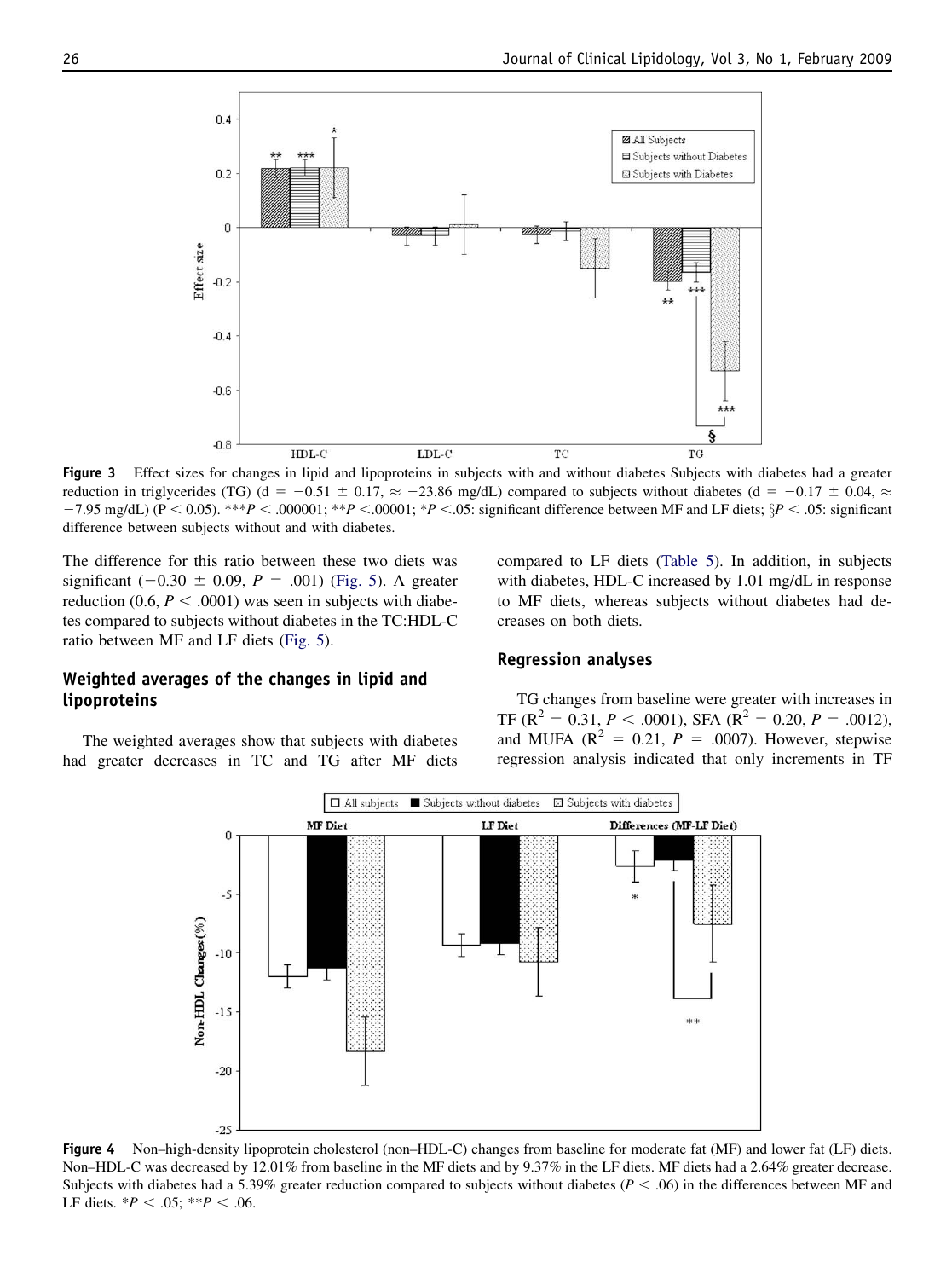<span id="page-8-0"></span>

Figure 5 The total cholesterol:high-density lipoprotein cholesterol (TC:HDL-C) ratio changes from baseline. The TC:HDL-C ratio was reduced by  $-0.36$  compared to baseline in MF diets and  $-0.06$  in the LF diets. The difference between MF and LF diets was  $-0.30 \pm 0.09$  $(P < .001)$ . Subjects with diabetes had a greater reduction (0.62, P < .0001) compared to subjects without diabetes in the differences between MF and LF diets.  $*P < .0001$ ;  $*P < .001$ .

 $(P < .0001)$  and SFA  $(P < 0.05)$  were associated with decrements in TG. The changes in TG in subjects without and with diabetes were in the same direction but not of the same magnitude (eg, at the lower limit of recommended TF [25%], TG increased by 6.2% and 2.4% from baseline for subjects with and without diabetes, respectively; at the higher limit of recommended TF [35%], TG decreased from baseline by 3.1% and 12.2% for subjects without and with diabetes, respectively) ([Fig. 6\)](#page-9-0).

Increasing TF ( $R^2 = 0.11$ ,  $P = .008$ ) and MUFA ( $R^2 =$ 0.13,  $P = .007$  resulted in greater decreases in TC from baseline. These dietary factors were not significant when entered into a multiple regression model. Percent HDL-C change from baseline was reduced with increases in TF  $(R^{2} = 0.26, P < .0001)$  and MUFA  $(R^{2} = 0.23, P =$ .0003). The changes in HDL-C in subjects without and with diabetes were similar at the higher limit of recommended TF (decreased by 1.42% and 1.32%) but not the same at the lower limit of recommended TF (decreased by 7.83%

and 4.81% for subjects without and with diabetes, respectively) ([Fig. 7\)](#page-9-0). TF was the only dietary factor positively associated with HDL-C percent change from baseline in the stepwise regression analysis. We also included unsaturated fat (UNSAT) (MUFA  $+$  PUFA) in the model to explore the relationship between UNSAT and lipid and lipoprotein percent changes from baseline. HDL-C percent changes from baseline were positively correlated with UNSAT ( $\mathbb{R}^2$  = 0.24,  $P = .003$ ), whereas changes of TG were negatively correlated with UNSAT ( $R^2 = 0.24$ ,  $P = .002$ ).

#### Predicted Changes in CHD incidence in men and women

On the basis of the changes in LDL-C, HDL-C, and TG, we calculated the predicted changes for CHD risk ([Table 6](#page-10-0)) using a model presented by Sacks and Katan, Using data from other investigators.<sup>[6,41–43](#page-11-0)</sup> Men had 13.73% reduction in predicted CHD incidence after MF diets and 7.36%

|                 | All subjects |          | Subjects without diabetes |          | Subjects with diabetes |          |  |
|-----------------|--------------|----------|---------------------------|----------|------------------------|----------|--|
|                 | MF diets     | LF diets | MF diets                  | LF diets | MF Diets               | LF diets |  |
| $TC$ (mg/dL)    | $-16.75$     | $-15.99$ | $-15.99$                  | $-15.71$ | $-33.66$               | $-22.44$ |  |
| $LDL-C$ (mg/dL) | $-15.29$     | $-14.10$ | $-15.52$                  | $-13.98$ | $-15.56$               | $-16.48$ |  |
| $HDL-C$ (mg/dL) | $-0.78$      | $-3.21$  | $-0.81$                   | $-3.29$  | 1.01                   | $-1.50$  |  |
| TG (mg/dL)      | $-9.06$      | 2.04     | $-5.43$                   | 2.25     | $-79.21$               | $-2.06$  |  |
| Apo-A-I $(q/L)$ | $-0.03$      | $-0.05$  | $-0.03$                   | $-0.05$  | N/A                    | N/A      |  |
| Apo-B $(g/L)$   | $-0.06$      | $-0.06$  | $-0.06$                   | $-0.06$  | N/A                    | N/A      |  |

Table 5 Weighted averages of the lipid and lipoproteins in selected studies

Apo, apolipoprotein; HDL-C, high-density lipoprotein cholesterol; LDL-C, low-density lipoprotein cholesterol; LF, lower fat; MF, moderate fat; TC, total cholesterol; TG, triglyceride.

The averages of the end points were weighted by the sample sizes. The values are presented as the difference between the after diet treatment and baseline.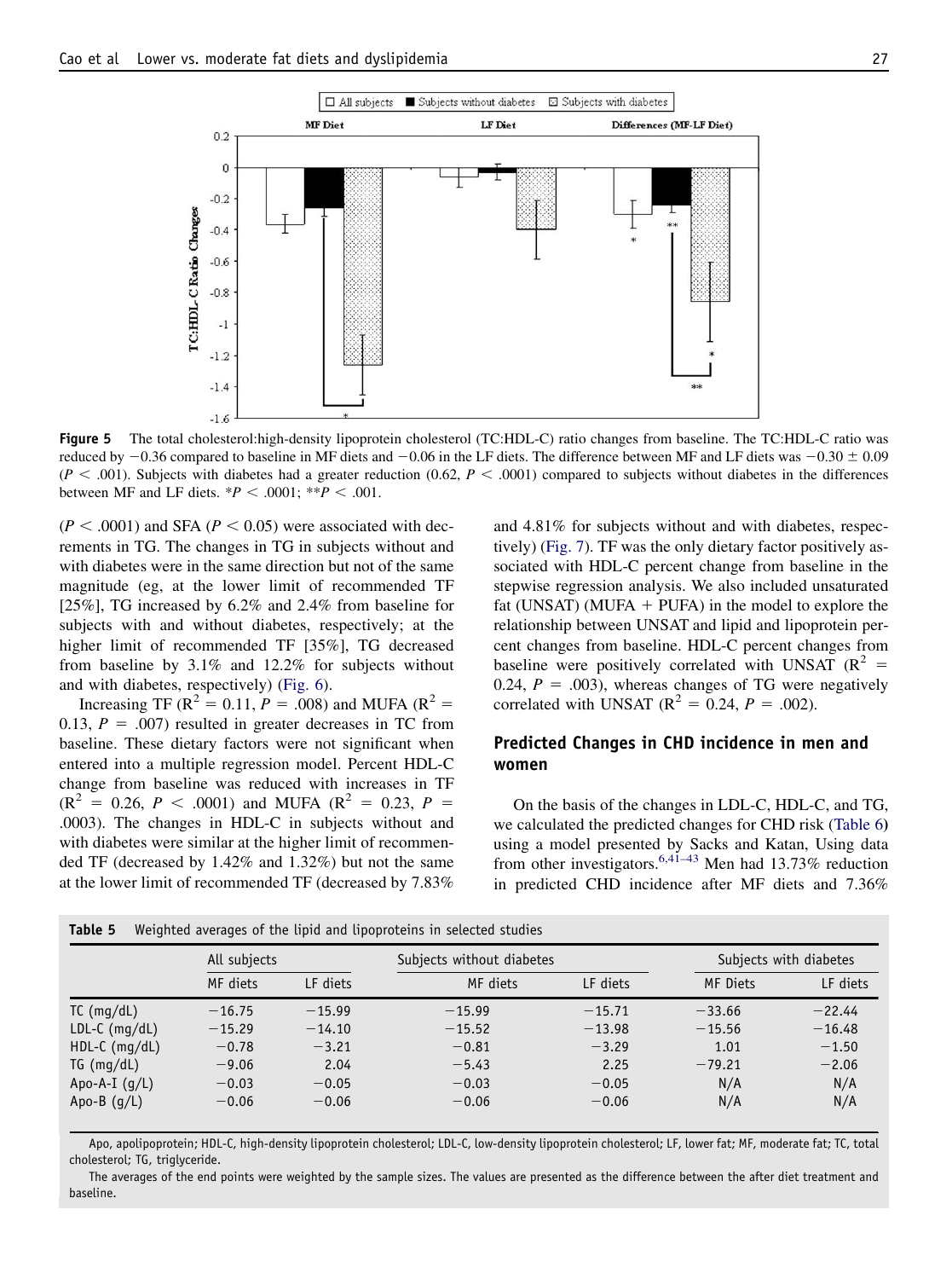<span id="page-9-0"></span>

Figure 6 The correlation between triglyceride (TG) percent changes from baseline and total fat.

reduction after LF diets ([Fig. 8](#page-10-0)). Similarly, women had 12.95% and 3.61% reduction in predicted CHD risk after MF diets and LF diets [\(Fig. 8](#page-10-0)), respectively.

## **Discussion**

Our meta-analysis demonstrated similar TC and LDL-C lowering effects of both diets in subjects with and without diabetes and different effects on TG and HDL-C. However, there was a marked TG-lowering in subjects with diabetes versus subjects without diabetes on the MF diet versus the LF diet. Despite this, subjects with diabetes still had elevated TG levels on the MF diet, indicating the necessity for further treatment. In contrast, subjects without diabetes with normal TG levels still had a modest decrease in TG on the MF diet. HDL-C decreased similarly in subjects with and without diabetes on both diets (which likely was due to the decreased SFA intake), but the decrease from



Total fat (% calarie intake)

Figure 7 The correlation between HDL-C percent changes from baseline and total fat.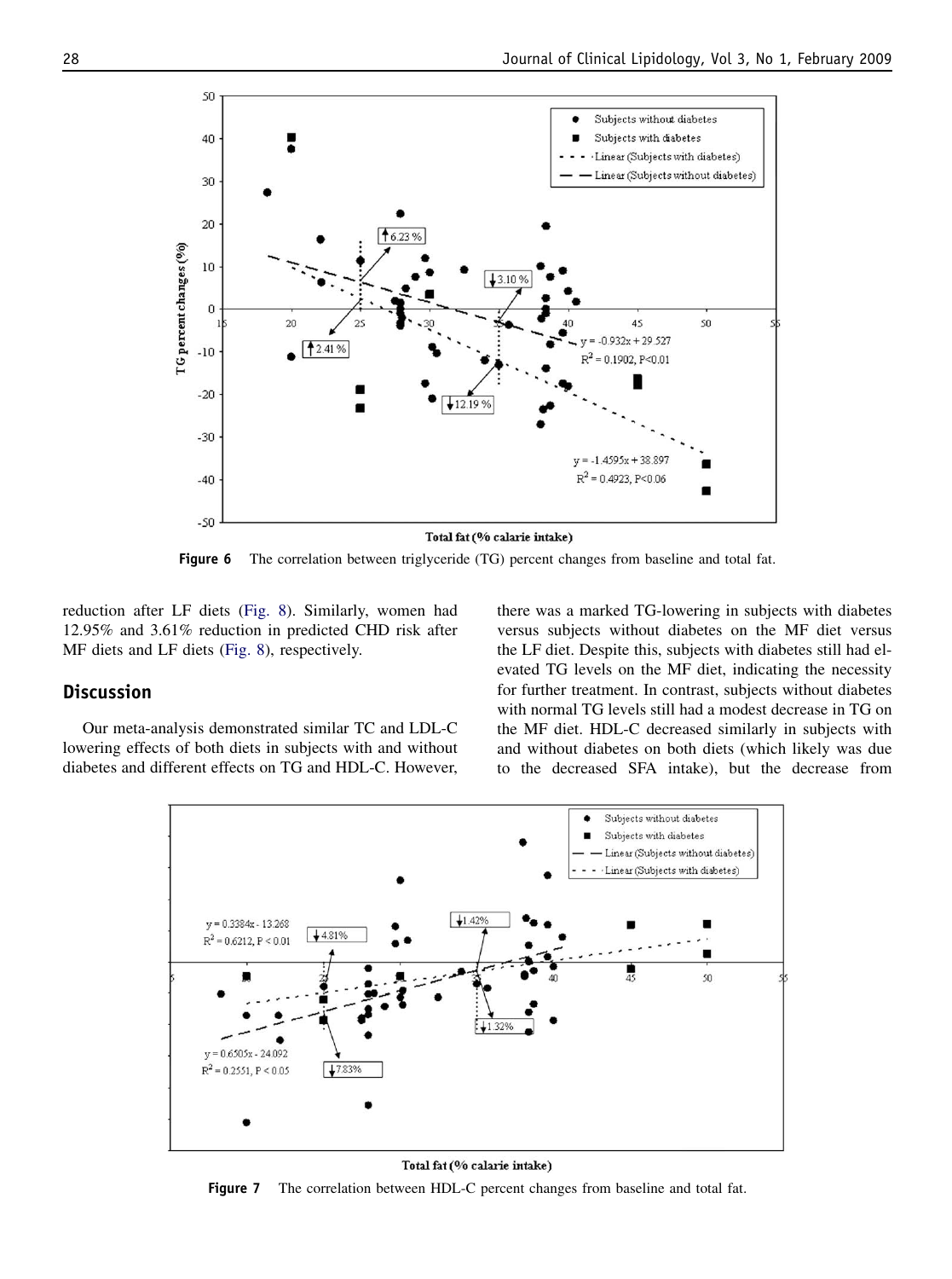<span id="page-10-0"></span>Table 6 Predicted changes in coronary heart disease (CHD) incidence

| Serum lipid and lipoproteins                | MF diet    | LF diet  |
|---------------------------------------------|------------|----------|
| $ D $ -C <sup>*</sup> concentration (mq/dL) | $-15.3$    | $-14.1$  |
| CHD incidence                               | $-15.3 \%$ | $-14.1%$ |
| HDL-C <sup>†</sup> concentration (mg/dL)    | $-0.8$     | $-3.2$   |
| CHD incidence                               |            |          |
| Men                                         | $1.6\%$    | $6.4\%$  |
| Women                                       | 2.3%       | $9.6\%$  |
| $TG^{\ddagger}$ concentration (mg/dL)       | $-9.1$     | 2.0      |
| CHD incidence                               |            |          |
| Men                                         | ND.        | $0.3 \%$ |
| Women                                       | ND.        | $0.9 \%$ |

CAD, coronary artery disease; HDL-C, high-density lipoprotein cholesterol; LDL, cholesterol, low-density lipoprotein cholesterol; LF, lower fat; MF, moderate fat; ND, not defined; TG, triglyceride.

\* $\Delta$  LDL: -1 mg/dL leads to  $\Delta$  CAD: -1%.<sup>41</sup>

 $\uparrow \Delta$  HDL: -1 mg/dL leads to  $\Delta$  CAD: + 2 % in men; + 3 % in women.<sup>[42](#page-12-0)</sup>

 $\uparrow \Delta$  TG: + 88 mg/dL leads to  $\Delta$  CAD: + 14 % in men; + 37 % in women.<sup>[43](#page-12-0)</sup>

baseline was less on the MF versus LF diet. Based on predicted changes in CHD incidence, using the prediction model developed by Sacks and Katan,<sup>[6](#page-11-0)</sup> both diets would lower CHD incidence; however, the MF diet would reduce risk more. A MF diet would have 5% and 6.5% greater reduction compared to the LF diet in predicted CHD incidence in men and women, respectively. The predicted reduction in CHD risk for persons with diabetes would be 12.6% for men and 12.0% for women on a LF diet and 17.6% (men) and 18.5% (women) for the MF diet.

Non–HDL-C and Apo-B are more potent predictors versus other risk factors for CHD incidence among men with diabetes, and the TC: HDL-C ratio is considered to be

the best predictor of CHD.<sup>[44](#page-12-0)</sup> In our study, the TC:HDL-C ratio and non–HDL-C were decreased significantly in subjects with diabetes after MF diets versus LF diets. Furthermore, the decreases were greater in subjects with diabetes than those without diabetes. Considering these other lipid risk factors, our results, in conjunction with other reports[6,45](#page-11-0) indicate that an MF diet evokes a greater CHD risk reduction than the LF diet than would be predicted by changes in only LDL-C, HDL-C, and TG.

Our findings agree with those reported previously $30-34,36,37$ and have extended those of others who have compared MF versus LF diets in either subjects with diabetes or healthy subjects.  $Garg^{45}$  $Garg^{45}$  $Garg^{45}$  conducted a meta-analysis of high MUFA diets for subjects with diabetes mellitus and reported a reduction in plasma TG  $(-32.04 \text{ mg/dL}; 95\%)$ CI minus;38.27 to  $-25.81$  mg/dL), TC ( $-5.85$  mg/dL; 95% CI  $-9.36$  to  $-2.34$  mg/dL), very low-density lipoprotein cholesterol (VLDL-C) ( $-7.8$  mg/dL; 95% CI  $-9.36$  to  $-5.85$  mg/dL,) and a modest increase in HDL-C (1.95 mg/ dL; 95% CI 1.17 to 2.73 mg/dL) compared with high carbohydrate (low fat) diets. LDL-C reduction  $(-0.39 \text{ mg}/$ dL; 95% CI  $-3.9$  to 3.12 mg/dL] was similar on both blood cholesterol-lowering diets.<sup>[45](#page-12-0)</sup> Collectively, our results, which are a summary of many studies with both healthy individuals and subjects with diabetes, and those of other investigators, demonstrate that an MF diet elicits more favorable effects on TG and HDL-C in both healthy subjects and subjects with diabetes. This TG-lowering response has been reported to be due to a decrease in hepa-tic secretion of VLDL TG.<sup>[46](#page-12-0)</sup>

It seems clear that less carbohydrate and additional unsaturated fat has a positive influence on the lipoprotein levels but this does not address the optimal ratio of MUFA to PUFA. Mediterranean diets are characterized by a low intake of SFA and a relatively high MUFA intake.<sup>[47](#page-12-0)</sup> The



Figure 8 Predicted changes in coronary heart disease (CHD) incidence in males and females in response to moderate fat (MF) and lower fat (LF) diets. The predicted changes in CHD incidence was calculated based on data presented in Table 6.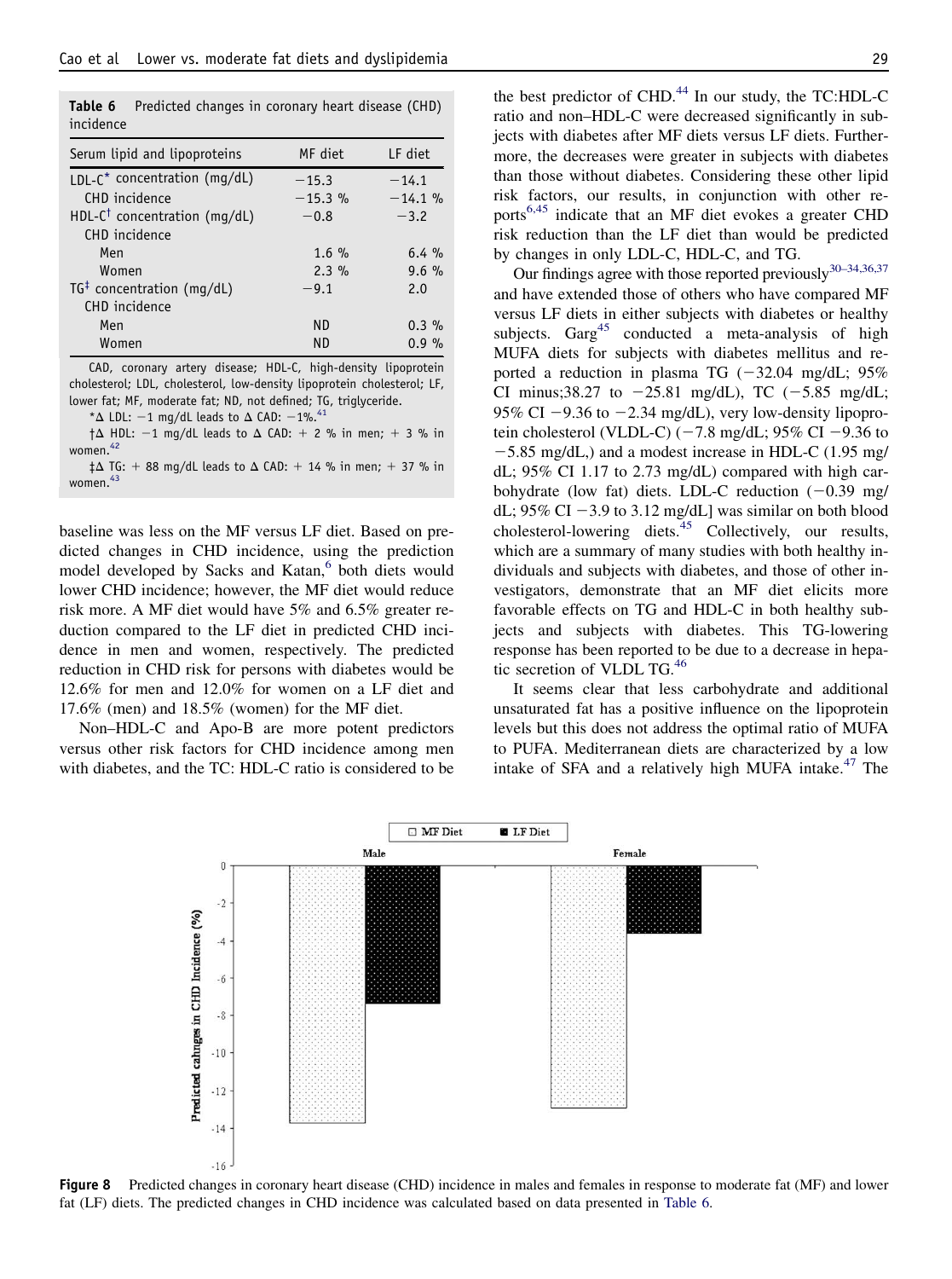<span id="page-11-0"></span>Seven Countries Study<sup>[48](#page-12-0)</sup> reported that all-cause death rate was negatively associated with MUFA intake and all-cause and CHD death rates were lower in cohorts that consumed olive oil as the primary source of dietary fat.<sup>[48](#page-12-0)</sup> Despite evidence from observational studies showing that MUFA may be beneficial, results from experiments with African Green Monkeys seem to be disparate.<sup>[49–51](#page-12-0)</sup> Monkeys were fed a diet that was similar in calories (35%) from fat but differed in SFA, MUFA, and PUFA. After 5 years, the monkeys fed the high MUFA and PUFA diets had significantly lower LDL-C than the monkeys fed a high SFA diet. HDL-C was higher in the monkeys fed MUFA and SFA versus PUFA. However, the monkeys fed MUFA had the greatest LDL particle enrichment with cholesteryl oleate, as well as the largest LDL particle size. $49,51$  Coronary artery atherosclerosis was similar in monkeys fed MUFA and those fed SFA.<sup>[51](#page-12-0)</sup> It has been suggested that increased amounts of cholesterol oleate proportional to an increase in LDL-C particle size in nonhuman primates is associated with an increase in coronary artery atherosclerosis.[52–55](#page-12-0) Although these findings have been reported in other animal models,<sup>[56](#page-13-0)</sup> there are no supportive data from human studies.

There are several strengths and limitations of our metaanalysis. An extensive literature search was conducted to identify eligible studies. Well-controlled feeding studies were selected in which body weight was maintained. We included 30 clinical trials with 1213 subjects (both healthy subjects and subjects with diabetes), which is a relatively large meta-analysis. However, only seven studies were conducted with subjects with diabetes (only six were used in our analyses). Some studies did not report all lipid and lipoprotein data at baseline or after diet intervention, which is probably a bias of publication. Furthermore, the studies analyzed were of relatively short duration (2 to 12 weeks). The analysis, therefore, does not address effects that may take longer to occur. HDL-C, for example, may change relatively slowly after weight loss or pharmacotherapy requiring many months to achieve a new stable level.

A key question that arises from our analysis is: what is the clinical application of these findings? Of note is that the average fat content of the MF diets evaluated exceeded the upper range recommended for TF (eg, 35% of calories). Because a major emphasis of nutrition recommendations for overweight persons, including individuals with insulin resistant syndrome and diabetes, is to decrease calories and lose weight, adding fat to the diet could be problematic if implemented incorrectly, resulting in a hypercaloric diet. Thus, a strategy for achieving a diet higher in TF is to decrease dietary carbohydrate calories (especially refined carbohydrates). Less dietary carbohydrate requires less insulin secretion for glucose homeostasis, thereby benefit-ing persons with insulin resistant syndrome.<sup>[57](#page-13-0)</sup> Moreover, decreasing carbohydrate (without adding fat to the diet) would result in a higher fat (on the basis of percent calories), hypocaloric diet that would favor weight loss. Additional diet composition changes can be made in the type of fat included in the diet. Decreasing dietary carbohydrate,

and hence calories, and not adding fat calories should be evaluated in clinical practice for ease of application and health outcomes in different population groups, including healthy persons,and persons with diabetes and insulin resistant syndrome.

In conclusion, a MF blood cholesterol-lowering diet is preferred for healthy individuals and persons with diabetes for improving the lipid profile. Importantly, the predicted CHD risks are 6.37% lower in men and 9.34% in women after the MF diet compared to the LF diet as measured by lipid risk factors. It will be important that MF diets are implemented in a way where fat is not added, but rather, dietary carbohydrate (especially refined) is reduced (as are calories), resulting in an accompanying increase in as a percent of calories. In addition, cholesterol-raising fatty acids need to be replaced with healthy, unsaturated fatty acids. The resulting reduction in energy intake will promote weight loss, and together with modifications in the type and amount of fat in the diet, great strides can be made in decreasing CHD risk by favorably modulating lipid and lipoprotein risk factors.

## Financial disclosures

The authors have nothing to disclose.

#### References

- 1. NCEP Expert Panel. Executive Summary of the Third Report of the National Cholesterol Education Program (NCEP) Expert Panel on detection, evaluation, and treatment of high blood cholesterol in adults (Adult Treatment Panel III). JAMA. 2001;285:2486–2497.
- 2. Kris-Etherton PM, Yu S. Individual fatty acid effects on plasma lipids and lipoproteins: human studies. Am J Clin Nutr. 1997;65(5 Suppl): 1628S–1644S.
- 3. Mensink RP, Katan MB. Effect of monounsaturated fatty acids versus complex carbohydrates on high-density lipoproteins in healthy men and women. Lancet. 1987;1(8525):122–125.
- 4. Bantle JP, Wylie-Rosett J, Albright AL, et al. Nutrition recommendations and interventions for diabetes: a position statement of the American Diabetes Association. Diabetes Care. 2008;31(Suppl 1):S61-S78.
- 5. Lichtenstein AH, Appel LJ, Brands M, et al. Summary of American Heart Association diet and lifestyle recommendations revision 2006. Arterioscler Thromb Vasc Biol. 2006;26:2186–2191.
- 6. Sacks FM, Katan M. Randomized clinical trials on the effects of dietary fat and carbohydrate on plasma lipoproteins and cardiovascular disease. Am J Med. 2002;113(suppl 9B):13S–24S.
- 7. Baggio G, Pagnan A, Muraca M, et al. Olive-oil-enriched diet: effect on serum lipoprotein levels and biliary cholesterol saturation. Am J Clin Nutr. 1988;47:960–964.
- 8. Grundy SM, Florentin L, Nix D, Whelan MF. Comparison of monounsaturated fatty acids and carbohydrates for reducing raised levels of plasma cholesterol in man. Am J Clin Nutr. 1988;47:965-969.
- 9. Grundy SM. Comparison of monounsaturated fatty acids and carbohydrates for lowering plasma cholesterol. N Engl J Med. 1986;314: 745–748.
- 10. Perez-Jimenez F, Castro P, Lopez-Miranda J, et al. Circulating levels of endothelial function are modulated by dietary monounsaturated fat. Atherosclerosis. 1999;145:351–358.
- 11. Lopez-Miranda J, Jansen S, Ordovas JM, et al. Influence of the SstI polymorphism at the apolipoprotein C-III gene locus on the plasma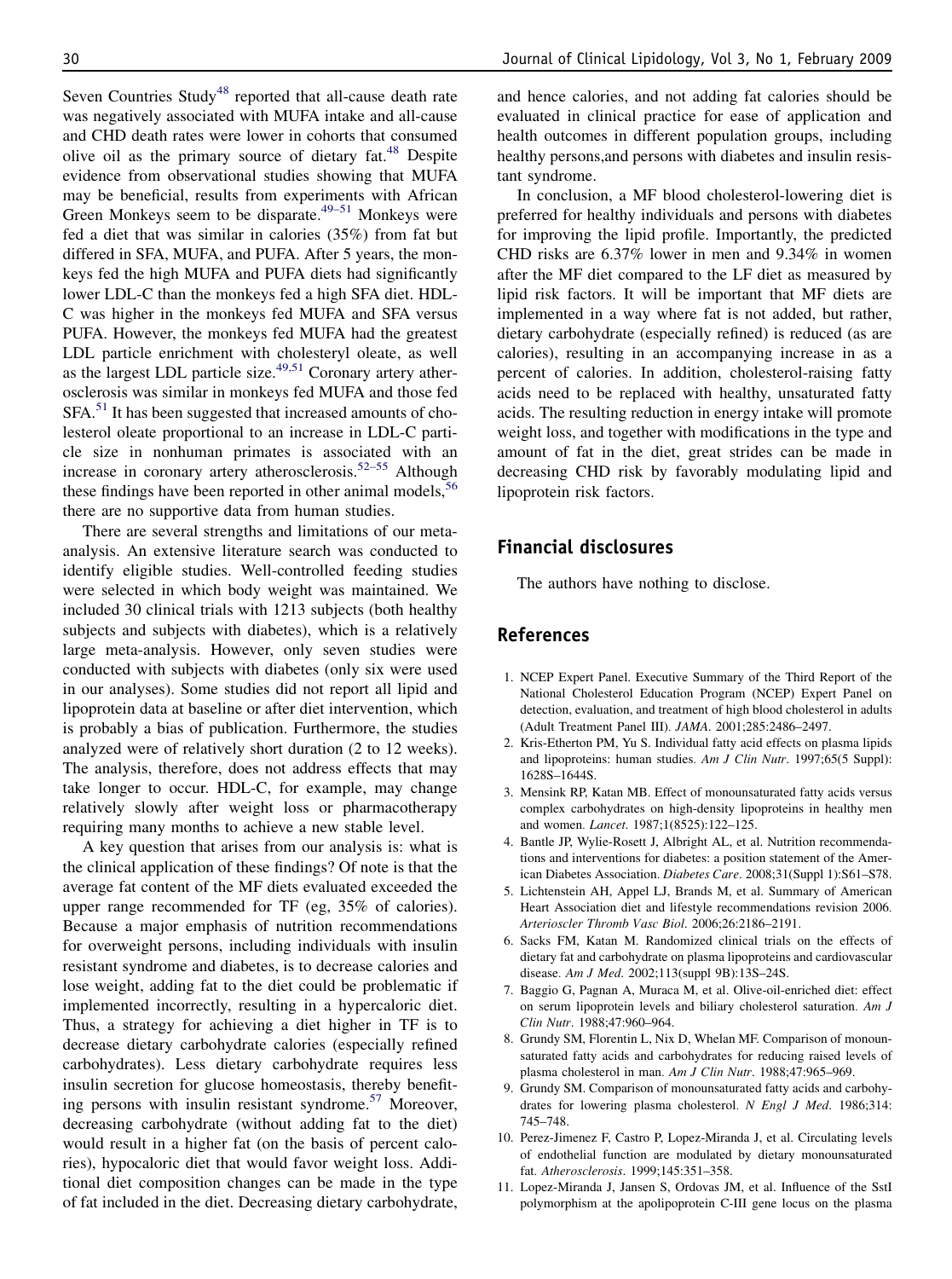<span id="page-12-0"></span>low-density-lipoprotein-cholesterol response to dietary monounsaturated fat. Am J Clin Nutr. 1997;66:97–103.

- 12. Jansen S, Lopez-Miranda J, Salas J, et al. Plasma lipid response to hypolipidemic diets in young healthy non-obese men varies with body mass index. J Nutr. 1998;128:1144–1149.
- 13. Jansen S, Lopez-Miranda J, Castro P, et al. Low-fat and high-monounsaturated fatty acid diets decrease plasma cholesterol ester transfer protein concentrations in young, healthy, normolipemic men. Am J Clin Nutr. 2000;72:36–41.
- 14. Mensink RP, de Groot MJ, van den Broeke LT, et al. Effects of monounsaturated fatty acids v complex carbohydrates on serum lipoproteins and apoproteins in healthy men and women. Metabolism. 1989;38: 172–178.
- 15. Ginsberg HN, Barr SL, Gilbert A, et al. Reduction of plasma cholesterol levels in normal men on an American Heart Association Step 1 diet or a Step 1 diet with added monounsaturated fat. N Engl J Med. 1990;322:574–579.
- 16. Berry EM, Eisenberg S, Friedlander Y, et al. Effects of diets rich in monounsaturated fatty acids on plasma lipoproteins—the Jerusalem Nutrition Study. II. Monounsaturated fatty acids vs carbohydrates. Am J Clin Nutr. 1992;56:394–403.
- 17. Nelson GJ, Schmidt PC, Kelley DS. Low-fat diets do not lower plasma cholesterol levels in healthy men compared to high-fat diets with similar fatty acid composition at constant caloric intake. Lipids. 1995;30: 969–976.
- 18. Perez-Jimenez F, Espino A, Lopez-Segura F, et al. Lipoprotein concentrations in normolipidemic males consuming oleic acid-rich diets from two different sources: olive oil and oleic acid-rich sunflower oil. Am J Clin Nutr. 1995;62:769–775.
- 19. Lopez-Segura F, Velasco F, Lopez-Miranda J, et al. Monounsaturated fatty acid-enriched diet decreases plasma plasminogen activator inhibitor type 1. Arterioscler Thromb Vasc Biol. 1996;16:82–88.
- 20. Castro P, Miranda JL, Gomez P, et al. Comparison of an oleic acid enriched-diet vs NCEP-I diet on LDL susceptibility to oxidative modifications. Eur J Clin Nutr. 2000;54:61–67.
- 21. Kris-Etherton PM, Pearson TA, Wan Y, et al. High-monounsaturated fatty acid diets lower both plasma cholesterol and triacylglycerol concentrations. Am J Clin Nutr. 1999;70:1009–1015.
- 22. Curb JD, Wergowske G, Dobbs JC, Abbott RD, Huang B. Serum lipid effects of a high-monounsaturated fat diet based on macadamia nuts. Arch Intern Med. 2000;160:1154–1158.
- 23. Perez-Jimenez F, Lopez-Miranda J, Pinillos MD, et al. A Mediterranean and a high-carbohydrate diet improve glucose metabolism in healthy young persons. Diabetologia. 2001;44:2038-2043.
- 24. Perez-Martinez P, Gomez P, Paz E, et al. Interaction between smoking and the Sstl polymorphism of the apo C-III gene determines plasma lipid response to diet. Nutr Metab Cardiovasc Dis. 2001;11:237–243.
- 25. Rajaram S, Burke K, Connell B, Myint T, Sabate J. A monounsaturated fatty acid-rich pecan-enriched diet favorably alters the serum lipid profile of healthy men and women. J Nutr. 2001;131:2275–2279.
- 26. Perez-Martinez P, Ordovas JM, Lopez-Miranda J, et al. Polymorphism exon 1 variant at the locus of the scavenger receptor class B type I gene: influence on plasma LDL cholesterol in healthy subjects during the consumption of diets with different fat contents. Am J Clin Nutr. 2003;77:809–813.
- 27. Moreno JA, Perez-Jimenez F, Marin C, et al. The effect of dietary fat on LDL size is influenced by apolipoprotein E genotype in healthy subjects. J Nutr. 2004;134:2517–2522.
- 28. Sanders TA, Oakley FR, Crook D, Cooper JA, Miller GJ. High intakes of trans monounsaturated fatty acids taken for 2 weeks do not influence procoagulant and fibrinolytic risk markers for CHD in young healthy men. *Br J Nutr.* 2003;89:767-776.
- 29. Bravo-Herrera MD, Lopez-Miranda J, Marin C, et al. Tissue factor expression is decreased in monocytes obtained from blood during Mediterranean or high carbohydrate diets. Nutr Metab Cardiovasc Dis. 2004;14:128–132.
- 30. Garg A, Bonanome A, Grundy SM, Zhang ZJ, Unger RH. Comparison of a high-carbohydrate diet with a high-monounsaturated-fat diet in

patients with non-insulin-dependent diabetes mellitus. N Engl J Med. 1988;319:829–834.

- 31. Parillo M, Rivellese AA, Ciardullo AV, et al. A high-monounsaturatedfat/low-carbohydrate diet improves peripheral insulin sensitivity in non-insulin-dependent diabetic patients. Metabolism. 1992;41: 1373–1378.
- 32. Garg A, Grundy SM, Koffler M. Effect of high carbohydrate intake on hyperglycemia, islet function, and plasma lipoproteins in NIDDM. Diabetes Care. 1992;15:1572–1580.
- 33. Garg A, Grundy SM, Unger RH. Comparison of effects of high and low carbohydrate diets on plasma lipoproteins and insulin sensitivity in patients with mild NIDDM. Diabetes. 1992;41:1278–1285.
- 34. Garg A, Bantle JP, Henry RR, et al. Effects of varying carbohydrate content of diet in patients with non-insulin-dependent diabetes mellitus. JAMA. 1994;271:1421–1428.
- 35. Appel LJ, Sacks FM, Carey VJ, et al. Effects of protein, monounsaturated fat, and carbohydrate intake on blood pressure and serum lipids: results of the OmniHeart randomized trial. JAMA. 2005;294:2455–2464.
- 36. Rivellese AA, Giacco R, Genovese S, et al. Effects of changing amount of carbohydrate in diet on plasma lipoproteins and apolipoproteins in type II diabetic patients. Diabetes Care. 1990;13:446–448.
- 37. Parillo M, Giacco R, Ciardullo AV, Rivellese AA, Riccardi G. Does a high-carbohydrate diet have different effects in NIDDM patients treated with diet alone or hypoglycemic drugs? Diabetes Care. 1996;19:498-500.
- 38. Berglund L, Lefevre M, Ginsberg HN, et al. Comparison of monounsaturated fat with carbohydrates as a replacement for saturated fat in subjects with a high metabolic risk profile: studies in the fasting and postprandial states. Am J Clin Nutr. 2007;86:1611–1620.
- 39. Hedges LV, Olkin I. Statistical Methods for Meta-analysis. Orlando, Fl: Academic Press; 1985.
- 40. Lau J, Ioannidis JP, Terrin N, Schmid CH, Olkin I. The case of the misleading funnel plot. BMJ. 2006;333:597–600.
- 41. Gordon DJ, Rifkind BM. High-density lipoprotein—the clinical implications of recent studies. N Engl J Med. 1989;321:1311-1316.
- 42. Gordon DJ, Probstfield JL, Garrison RJ, et al. High-density lipoprotein cholesterol and cardiovascular disease. Four prospective American studies. Circulation. 1989;79:8–15.
- 43. Hokanson JE, Austin MA. Plasma triglyceride level is a risk factor for cardiovascular disease independent of high-density lipoprotein cholesterol level: a meta-analysis of population-based prospective studies. J Cardiovasc Risk. 1996;3:213–219.
- 44. Jiang R, Schulze MB, Li T, et al. Non-HDL cholesterol and apolipoprotein B predict cardiovascular disease events among men with type 2 diabetes. Diabetes Care. 2004;27:1991–1997.
- 45. Garg A. High-monounsaturated-fat diets for patients with diabetes mellitus: a meta-analysis. Am J Clin Nutr. 1998;67(3 Suppl):577S-582S.
- 46. Blades B, Garg A. Mechanisms of increase in plasma triacylglycerol concentrations as a result of high carbohydrate intakes in patients with non-insulin-dependent diabetes mellitus. Am J Clin Nutr. 1995; 62:996–1002.
- 47. Trichopoulou A, Lagiou P. Healthy traditional Mediterranean diet: an expression of culture, history, and lifestyle. Nutr Rev. 1997;55:383–389.
- 48. Keys A, Menotti A, Karvonen MJ, Aravanis C, et al. The diet and 15-year death rate in the seven countries study. Am J Epidemiol. 1986;124:903–915.
- 49. Rudel LL, Haines JL, Sawyer JK. Effects on plasma lipoproteins of monounsaturated, saturated, and polyunsaturated fatty acids in the diet of African green monkeys. J Lipid Res. 1990;31:1873–1882.
- 50. Rudel LL, Haines J, Sawyer JK, et al. Hepatic origin of cholesteryl oleate in coronary artery atherosclerosis in African green monkeys. Enrichment by dietary monounsaturated fat. J Clin Invest. 1997;100:74-83.
- 51. Rudel LL, Parks JS, Sawyer JK. Compared with dietary monounsaturated and saturated fat, polyunsaturated fat protects African green monkeys from coronary artery atherosclerosis. Arterioscler Thromb Vasc Biol. 1995;15:2101–2110.
- 52. Parks JS, Kaduck-Sawyer J, Bullock BC, Rudel LL. Effect of dietary fish oil on coronary artery and aortic atherosclerosis in African green monkeys. Arteriosclerosis. 1990;10:1102–1112.